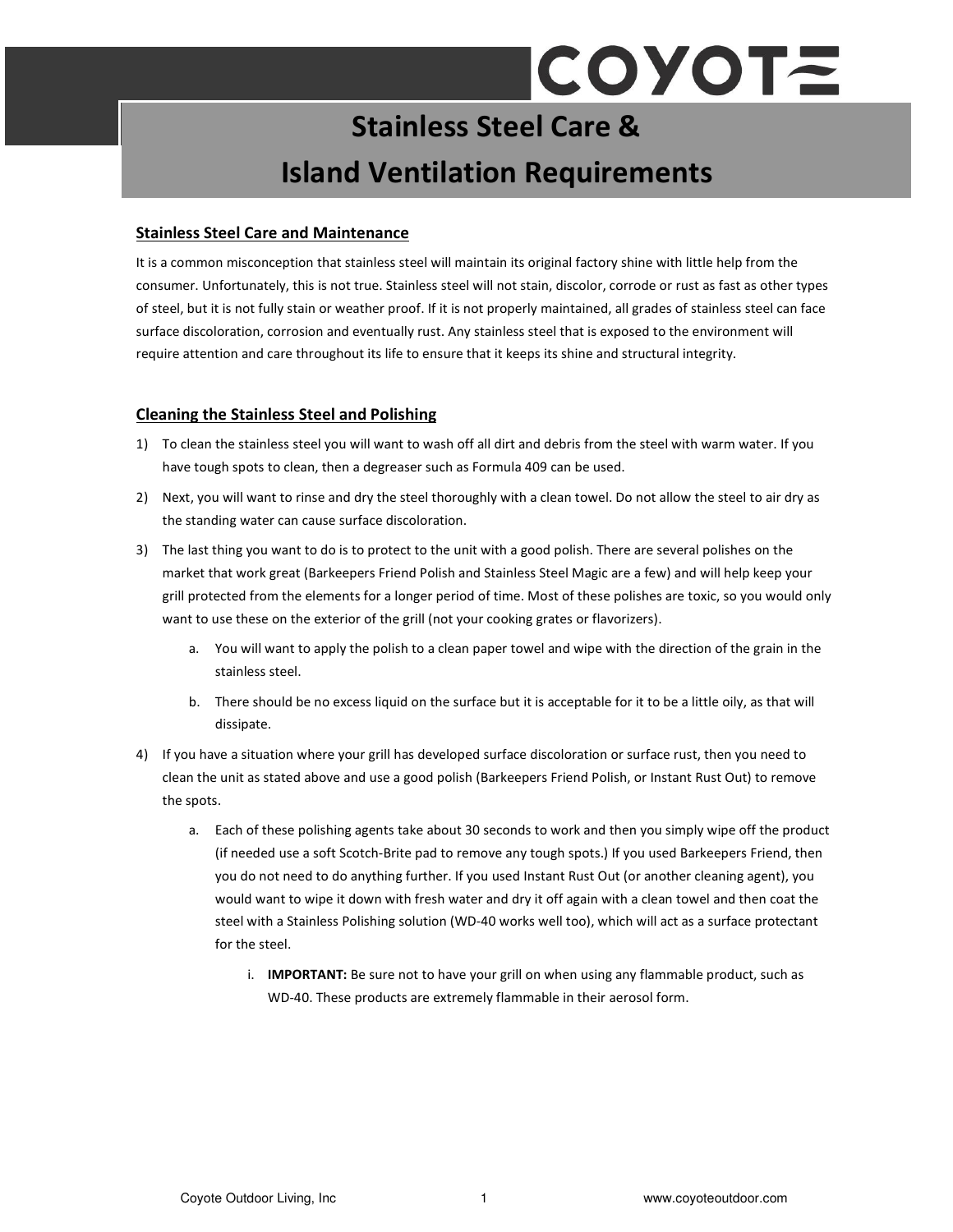## Environmental Factors that can affect your Grill

Mother Nature is a wonderful thing but unfortunately she can be tough on outdoor appliances. There are several usual causes for surface discoloration and corrosion on your stainless steel outdoor equipment:

- 1) Mortar (which contains lime) from the island assembly process, has rested on the unit for a pro-longed period of time and the unit was not cleaned quickly
- 2) Pool chemicals were splashed onto the grill (chlorine and acid will cause very quick problems) and the unit was not cleaned off quickly
- 3) Hard water from sprinklers (chlorine in the water) was allowed to sit on the unit
- 4) Salt from the ocean air/water was allowed to rest upon the grill for a prolonged period of time before being cleaned (beach owners must be diligent in maintaining their outdoor stainless equipment)
- 5) Dust, or rust, from other metals found it way onto the grill and was left on for an extended period of time.
- 6) Organic matters (such as certain types of food) might have gotten onto the surface of the grill and it was then covered. With high humidity and low oxygen, corrosion will start to take place.
- 7) Sprays and cleaning solutions containing alkaline, lime, acid, salt might have been left on the grill surface un-dried.
- 8) No stainless steel polish was ever used after one of the above mentioned acts took place.

#### Ways to Avoid Rust on your Grill:

- 1) Always purchase a Coyote Grill cover for your unit. This will ensure that your cover is correct fit and breathable, while providing the protection needed to keep all other contaminants off of the surface.
- 2) When installing the unit, make sure to keep the unit covered when any masonry work is being performed. If any mortar or dust does come into contact with the stainless, make sure to wipe it off as soon as possible and use a stainless steel polish immediately afterwards.
- 3) Position your grill away from areas that can receive water splash from a pool or hot tub.
- 4) Do not store pool chemicals in your island or island cabinets.

### How to Remove Scratches from your Stainless Steel:

If your situation is a little more serious and you have obtained scratches in your equipment, then you will need to purchase a "stainless steel scratch kit." These kits are popular in retail stores but can be easier to obtain online. A very popular one is called "Scratch-B-Gone." With these kits, you will not polish the unit until you are done re-scratching the entire product you are working on. With a scratch kit, the goal is to literally re-scratch the entire surface, so that the original grains are replaced by your new scratched-in grains. With this practice, you must be willing to do the entire surface as you will notice a start and stop point. Also, be careful to pay attention to your rolled or finished edges as these scratch kits will ruin this finish. After you have used the kit, you will want to follow it up with a good stainless polish (as mentioned prior) and then a dry towel for a final wipe down.